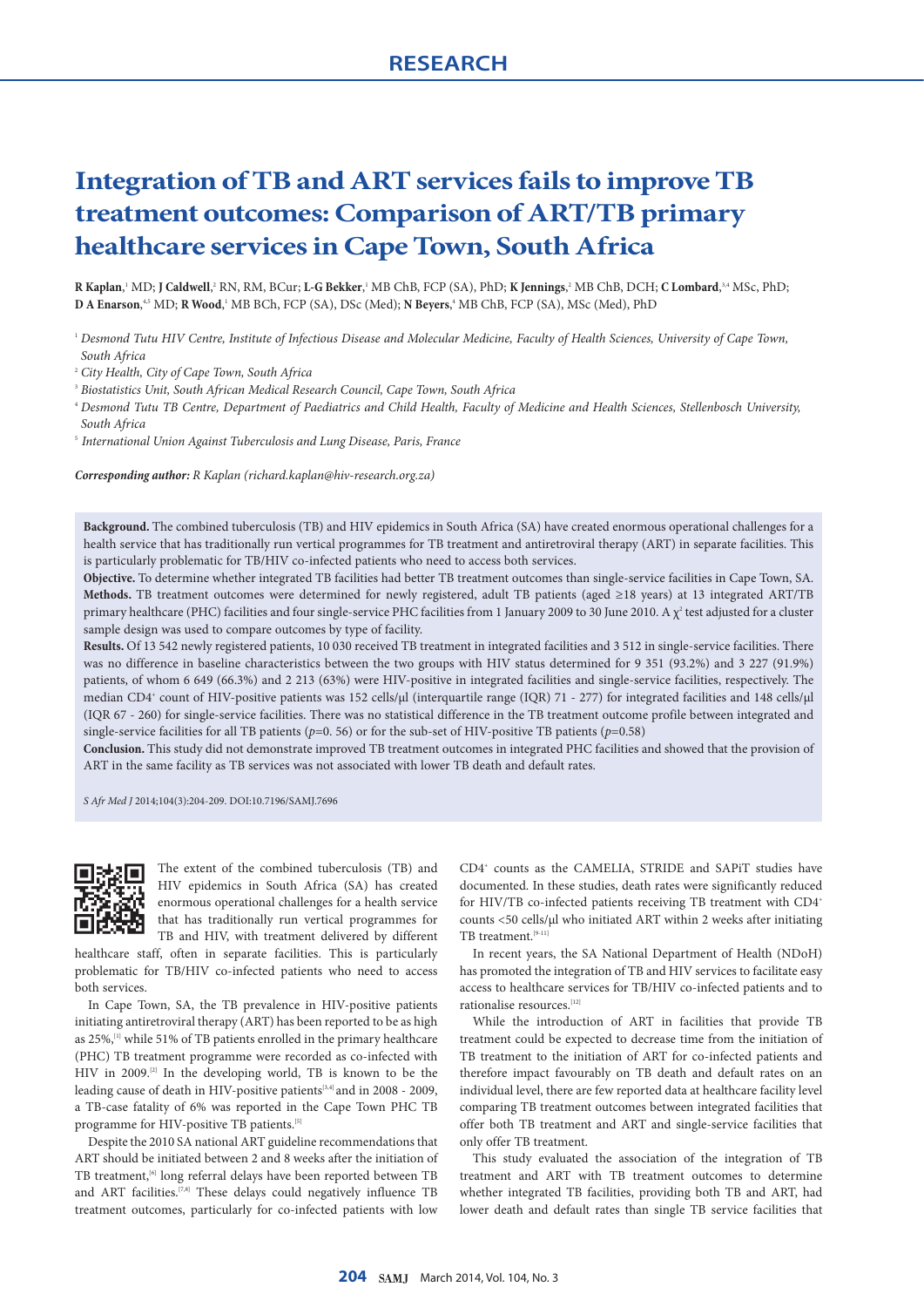referred patients off-site for ART. As the integration of facilities has been accompanied by the allocation of extra resources and staff, it was envisaged that integration could improve the general standard of care and, in turn, influence outcomes for both HIV-negative and -positive patients.

We investigated the hypothesis that TB treatment outcomes would be better for all TB patients and for TB/HIV co-infected cases in facilities providing TB treatment and ART in one facility than in facilities that only provided TB treatment and required co-infected patients to access ART at a separate facility.

## **Methods**

## **Population and sample**

The target population for this study comprised adult TB patients, aged ≥18 years, who were registered in the national electronic TB register (ETR.net) in all PHC facilities that provided TB treatment in Cape Town over an 18-month period from 1 January 2009 to 30 June 2010.

### **Setting**

During the study period, the Cape Town City Health Directorate and the Western Cape Department of Health provided TB treatment in 99 PHC facilities in eight sub-districts in Cape Town, SA. Of these, 68 provided TB treatment but not ART, while 31 provided integrated ART and TB treatment. All ART and TB services were provided free of charge. The TB treatment regimens during the study period were in accordance with the 2009 SA national TB management guideline.<sup>[13]</sup> New TB patients received fixed-dose combination tablets consisting of rifampicin, isoniazid, pyrazinamide and ethambutol for a 2-month intensive phase followed by rifampicin and isoniazid for a 4-month continuation phase. Treatment was received 7 days per week. Retreatment TB patients received 2 months of streptomycin 5 days a week plus fixed-dose combination tablets consisting of rifampicin, isoniazid, pyrazinamide and ethambutol 7 days a week for a 3-month intensive phase followed by rifampicin, isoniazid and ethambutol 7 days a week for a 5-month continuation phase.

All TB patients were routinely offered HIV testing. Eligibility for ART was determined for HIV-positive patients through CD4<sup>+</sup> count testing and World Health Organization (WHO) disease staging. Consistent with the SA national ART guideline at the time of our study, patients were eligible for ART if they had a CD4<sup>+</sup> count <200 cells/μl or WHO stage 4 disease.<sup>[14]</sup> These patients were offered ART in the same facility, if available, and if not, were referred to another facility to access ART. The recommended ART first-line treatment regimen for co-infected patients during the initial period of the study was stavudine or zidovudine, lamivudine and efavirenz.<sup>[14]</sup> In March 2010, near the end of the study period, this was changed to tenofovir, lamivudine and efavirenz.<sup>[6]</sup>

For the purpose of this study, integrated facilities were defined as facilities that provided both ART and TB treatment in the same building. Included in this definition were both partially integrated services that provided ART and TB treatment in different consulting rooms, and fully integrated services where both treatments were provided by the same clinician in the same consulting room.

Single-service facilities only provided TB treatment with patients being referred off-site for ART.

As this study aimed to examine the effect of integration of HIV and TB services, only high-burden TB facilities with a high HIV prevalence were included in the analysis. These were defined as facilities with a TB caseload >400 adult TB patients per year and a HIV prevalence >50% in all TB patients. Facilities were only included in the study if they had been either integrated or single service for the full study period. Patients who were initiated on treatment in hospital and were referred to a PHC clinic to continue their treatment were included in the analysis. However, to avoid possible duplication of cases, patients who were transferred between PHC clinics were excluded. Also excluded were patients with drug-resistant TB.

### **Study design**

This was a retrospective cohort study using routine TB programme data. Facilities were considered as clusters with patients, linked to the facility over the period of sampling, as the individual-level data.

### **Data sources and management**

Out of the 99 TB treatment facilities in Cape Town, 17 were either integrated or single service for the entire study period and met the inclusion criteria for high-burden facilities based on aggregated data for the 18-month period. Of these facilities, 13 were integrated and four were single-service facilities.

Individual patient data from these 17 facilities were extracted for this analysis from the ETR.net for Cape Town. This is a customised computer software program developed for the NDoH National TB Control Programme for the collection of individual patient information for routine monitoring and evaluation of the performance of the programme. TB cases are routinely recorded in a paper-based TB treatment register at PHC-facility level. These data are then captured in the ETR.net. For this study, data were extracted from ETR.net and all unique patient identifiers removed prior to analysis; the facility code was retained to ensure that individuals could be linked to facilities for the cluster analysis.

Data on ART uptake were recorded in ETR.net, but since we were comparing sites that provided ART with sites that did not, the potential for bias in how ART uptake was recorded was high and these data were not considered reliable for comparative purposes. This prohibited an analysis of the direct association of TB treatment outcomes with ART uptake.

#### **Definitions**

## **HIV status**

HIV-positive patients were defined as those with positive HIV tests recorded in ETR.net, or with unrecorded test results but were recorded to be receiving ART or co-trimoxazole or had CD4<sup>+</sup> test results in ETR.net. HIV-negative patients were defined by recorded HIV-negative test results and no indication of ART or co-trimoxazole treatment in the ETR.net. All other patients were considered to be of unknown HIV status.

### **TB treatment outcomes**

TB treatment outcomes used in this study were the outcomes recorded in ETR.net according to the internationally recommended WHO definitions of cure, completion, failure, death, default, transferred out and not evaluated.[15]

#### **Statistical analysis**

Descriptive features of the facilities by integration type were compared. The  $\chi^2$  test, adjusted for a cluster sample design, was used to compare categorical variables such as the TB treatment outcome by type of facility. For continuous variables the median value was calculated for each facility and a two-sample Student's *t*-test was used to compare these values between the two types of facilities (analysis at facility level).

#### **Ethics approval**

During collection of data for ETR.net, TB patients are not requested to provide informed consent for the collection of data. For this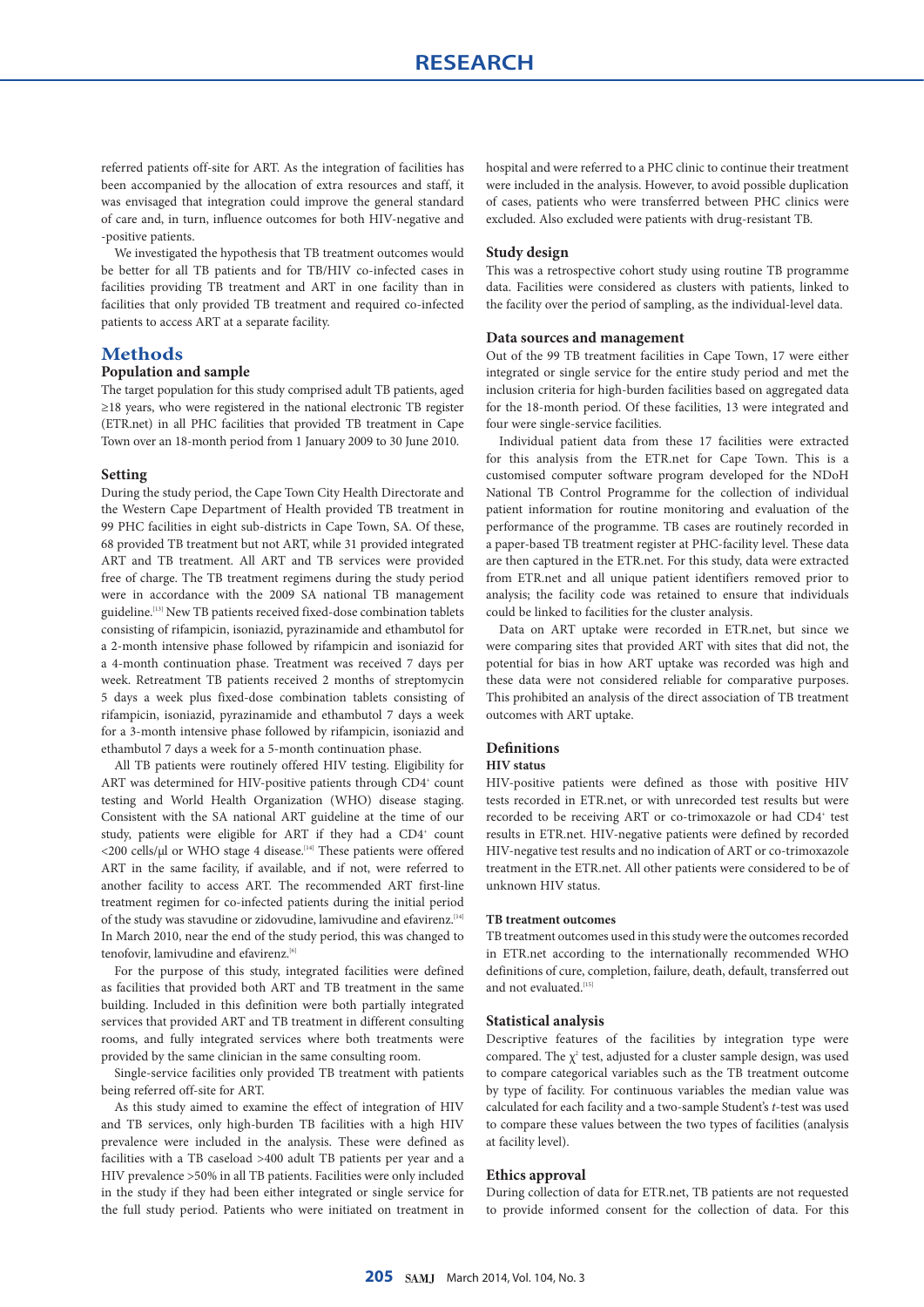## **RESEARCH**

analysis, the Cape Town City Health TB programme approved the use of an anonymised database of routinely collected TB data for research purposes. Ethics approval for the use of these data was obtained from the Ethics Advisory Group of the International Union Against Tuberculosis and Lung Disease who were requested to waive the requirement for informed consent as the analysis was to be carried out on routinely collected programmatic data with all patient identifiers removed. This study was also approved by the University of Cape Town Research Ethics Committee.

## **Results**

A total of 16 885 patients were registered at the 17 facilities during the study period. Of these, 3 343 patients were excluded from the analysis as they were either <18 years of age or had been transferred between PHC TB facilities. The remaining 13 542 TB patients were included in this analysis.

## **Baseline characteristics**

## **All patients**

The baseline demographics for all 13 542 patients were similar for patients in integrated facilities and single-service facilities (Table 1). The median age was 34 years (interquartile range (IQR) 28 - 42) and 6 331 (46.7%) of the patients were female. HIV status was ascertained for 12 578 (92.9%) patients; 8 862 (65.4%) patients were HIV-positive, 3 716 (27.4%) were HIV-negative and the HIV status was unknown for 964 (7.1%) patients. Of the total, 4 059 (30%) patients were classified as retreatment cases after a previous TB episode. A total of 10 879 (80.3%) patients had pulmonary TB (PTB), 330 (2.4%) had both extrapulmonary (EPTB) and PTB, while 2 333 (17.2%) patients had EPTB. Of the 11 209 patients who had PTB or both PTB and EPTB, 5 557 (49.6%) were smear-positive, 5 019 (44.8%) were smearnegative and 633 (5.6%) had no smear result recorded.

#### **HIV-positive patients**

The baseline demographics of the 8 862 HIV-positive patients were similar for patients in integrated facilities and single-service facilities (Table 2). Of all the HIV-positive patients, 4 855 (54.8%) were female and CD4<sup>+</sup> counts were recorded for 8 411 (94.9%). The median CD4+ count was 151 cells/μl (IQR 70 - 273) and 5 291 (59.7%) had a CD4<sup>+</sup> count <200 cells/µl. There was no difference in CD4<sup>+</sup> count distribution between the two groups. Co-trimoxazole was provided to 8 466 (95.5%) of the HIV-positive patients.

## **TB treatment outcomes**

## **All patients**

Fig. 1 compares the TB treatment outcome profile between integrated facilities and single-service facilities for all patients. The aggregated death and default rate for patients treated in all facilities was 16.4%. When compared across the two types of services, aggregated death and default rates were 17.2% (death 6.4%; default 10.8%) for integrated facilities and 14% (death 5.2%; default 8.8%) for singleservice facilities.

The treatment success rate (aggregated cured and completion rates) was 74.1% for integrated facilities and 81.7% for single-service facilities. The treatment failure rate was similar for integrated facilities and single-service facilities (1.6% v. 1.7%, respectively). The transfer-out rate was 4.7% at integrated facilities and 1.9% at single-service facilities. There was no statistical difference in the treatment outcome profile between integrated and single-service facilities (*p*=0.56).

#### **HIV-positive patients**

Fig. 2 compares the treatment outcome profile between integrated facilities and single-service facilities for the sub-group of HIVpositive patients. Aggregated death and default rates were 17.2% (death 7.3%; default 9.9%) for integrated facilities and 14.1% (death

|                                                                                                                                                   |                | <b>Patients in PHC facilities</b> |                |            |  |  |  |
|---------------------------------------------------------------------------------------------------------------------------------------------------|----------------|-----------------------------------|----------------|------------|--|--|--|
| Characteristic                                                                                                                                    | <b>Total</b>   | Integrated                        | Single-service | $p$ -value |  |  |  |
| Receiving TB treatment, n                                                                                                                         | 13 542         | 10 030                            | 3 5 1 2        |            |  |  |  |
| Age (years), median (IQR)                                                                                                                         | $34(28-42)$    | $33(28-41)$                       | $34(27-42)$    | 0.45       |  |  |  |
| Gender (female), $n$ (%)                                                                                                                          | 6 331 (46.7)   | 4674(46.6)                        | 1657(47.2)     | 0.68       |  |  |  |
| HIV status, $n$ (%)                                                                                                                               |                |                                   |                |            |  |  |  |
| Positive                                                                                                                                          | 8 8 6 2 (65.4) | 6649(66.3)                        | 2213(63.0)     | 0.58       |  |  |  |
| Negative                                                                                                                                          | 3 716 (27.4)   | 2702(26.9)                        | 1014(28.9)     |            |  |  |  |
| Unknown                                                                                                                                           | 964(7.1)       | 679(6.7)                          | 285(8.1)       |            |  |  |  |
| Classification, $n$ (%)                                                                                                                           |                |                                   |                |            |  |  |  |
| <b>PTB</b>                                                                                                                                        | 10 879 (80.3)  | 8 030 (80.0)                      | 2849(81.1)     | 0.33       |  |  |  |
| <b>EPTB</b>                                                                                                                                       | 2333(17.2)     | 1721(17.2)                        | 612(17.4)      |            |  |  |  |
| PTB/EPTB                                                                                                                                          | 330(2.4)       | 279(2.8)                          | 51(1.5)        |            |  |  |  |
| <b>New</b>                                                                                                                                        | 9483(70.0)     | 7059(70.4)                        | 2424(69.0)     |            |  |  |  |
| Retreatment                                                                                                                                       | 4059(30.0)     | 2971(29.6)                        | 1088(31)       | 0.58       |  |  |  |
| PTB and PTB/EPTB, n (%)                                                                                                                           |                |                                   |                |            |  |  |  |
| Smear-positive                                                                                                                                    | 5557(49.6)     | 4 110 (49.5)                      | 1447(49.9)     | 0.72       |  |  |  |
| Smear-negative                                                                                                                                    | 5019(44.8)     | 3 706 (44.6)                      | 1313(45.3)     |            |  |  |  |
| No smear                                                                                                                                          | 633(5.6)       | 493(5.9)                          | 140(4.8)       |            |  |  |  |
| $PHC =$ primary healthcare; TB = tuberculosis; $IQR =$ interquartile range; $PTB =$ pulmonary tuberculosis; $EPTB =$ extrapulmonary tuberculosis. |                |                                   |                |            |  |  |  |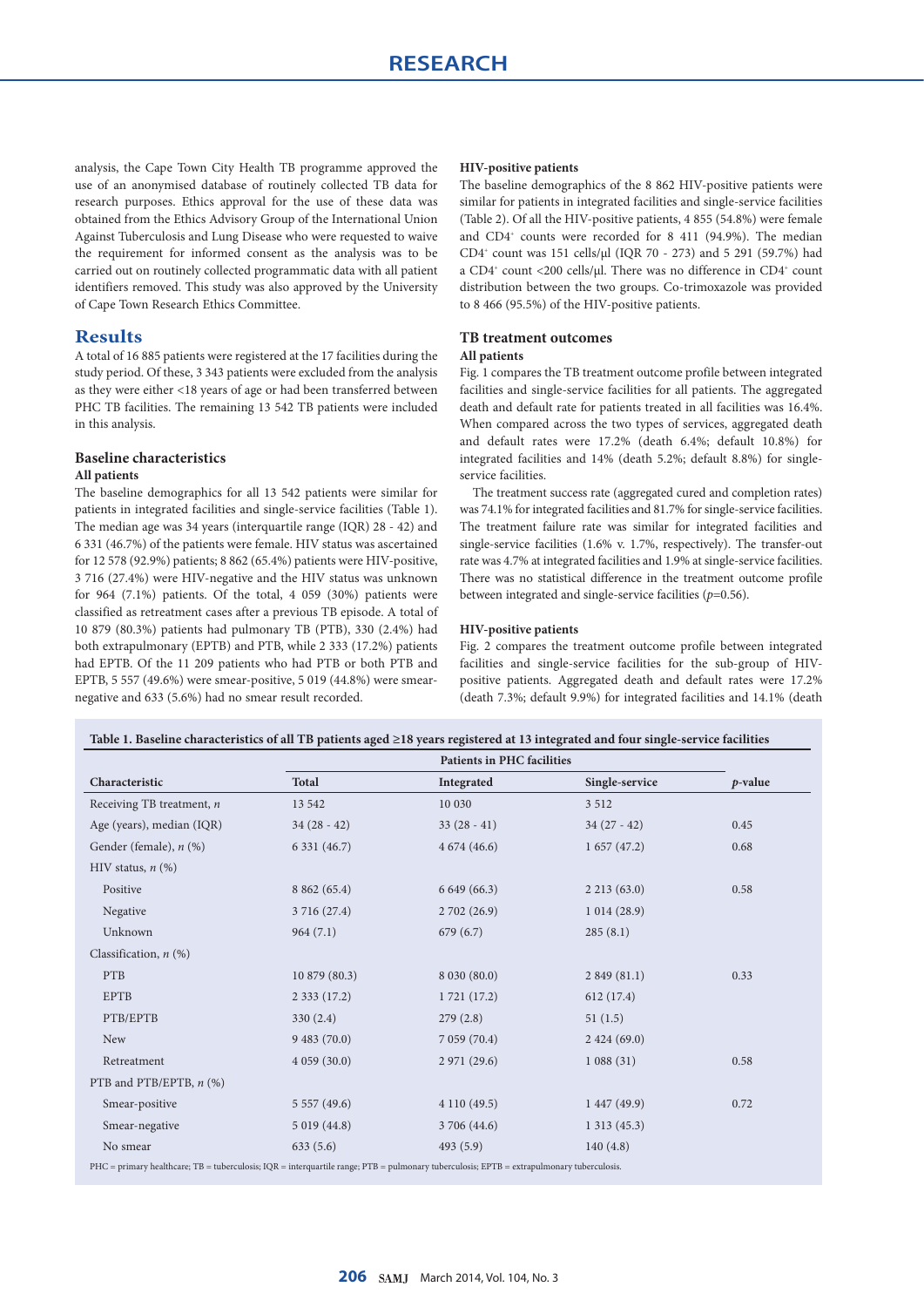| Characteristic                                        | <b>Patients in PHC facilities</b> |                 |                 |            |
|-------------------------------------------------------|-----------------------------------|-----------------|-----------------|------------|
|                                                       | <b>Total</b>                      | Integrated      | Single-service  | $p$ -value |
| Receiving TB treatment, n (%)                         | 8 8 6 2                           | 6 6 4 9         | 2 2 1 3         |            |
| Age (years), median (IQR)                             | $34(28-40)$                       | $33(28-40)$     | $34(28-40)$     | 0.32       |
| Gender (female), n (%)                                | 4855(54.8)                        | 3629(54.6)      | 1226(55.4)      | 0.40       |
| CD4 <sup>+</sup> count (cells/ $\mu$ l), <i>n</i> (%) |                                   |                 |                 |            |
| Median (IQR)                                          | $151(70 - 273)$                   | $152(71 - 277)$ | $148(67 - 260)$ | 0.96       |
| $\leq 50$                                             | 1504(17)                          | 1117(16.8)      | 387 (17.5)      | 0.70       |
| $51 - 100$                                            | 1441(16.3)                        | 1083(16.3)      | 358(16.1)       |            |
| $101 - 200$                                           | 2 346 (26.5)                      | 1779(26.8)      | 567(25.6)       |            |
| $201 - 350$                                           | 1809(20.4)                        | 1355(20.4)      | 454 (20.5)      |            |
| >350                                                  | 1311(14.8)                        | 1025(15.4)      | 286 (12.9)      |            |
| Missing                                               | 451(5.1)                          | 290(4.4)        | 161(7.3)        |            |
| Classification, $n$ (%)                               |                                   |                 |                 |            |
| <b>PTB</b>                                            | 6725 (75.9)                       | 5 017 (75.4)    | 1708 (77.2)     | 0.37       |
| <b>EPTB</b>                                           | 1846(20.8)                        | 1387(20.9)      | 459 (20.7)      |            |
| PTB/EPTB                                              | 291(3.3)                          | 245(3.7)        | 46(2.1)         |            |
| New                                                   | 6 138 (69.3)                      | 4639(69.8)      | 1499(67.7)      | 0.39       |
| Retreatment                                           | 2 724 (30.7)                      | 2010(30.2)      | 714 (32.3)      |            |
| PTB and PTB/EPTB, n (%)                               |                                   |                 |                 |            |
| Smear-positive                                        | 2796 (39.9)                       | 2 099 (39.7)    | 697 (39.7)      | 0.76       |
| Smear-negative                                        | 3 747 (53.4)                      | 2 790 (53)      | 957 (54.6)      |            |
| No smear                                              | 473(6.7)                          | 373(7.1)        | 100(5.7)        |            |
| Receiving co-trimoxazole, n (%)                       |                                   |                 |                 |            |
| Yes                                                   | 8 4 4 6 (95.5)                    | 6349(95.5)      | 2 117 (95.7)    | 0.84       |
| N <sub>o</sub>                                        | 396(4.5)                          | 300(4.5)        | 96(4.3)         |            |

**Table 2. Baseline characteristics of HIV-positive TB patients aged ≥18 years registered at 13 integrated and four single-service facilities**

5.8%; default 8.3%) for single-service facilities. The treatment success rate was 73.2% for integrated facilities and 81.2% for single-service facilities. Treatment failure rates were similar for integrated facilities and single-service facilities (1.8% v. 1.6%, respectively). The transferout rates was 5.1% at integrated facilities and 2.3% at single-service facilities. There was no statistical difference in the treatment outcome profile between integrated and single-service facilities (*p*=0.58).

## **Discussion**

The results of this study, involving a large cohort of patients (*N*=13 542) who received TB treatment according to programmatic standards, reflect actual operational TB treatment outcomes in Cape Town. The study showed high unfavourable outcomes (aggregated death and a default rate of 16.4%) among all TB patients in high-TB/HIV-burden PHC facilities. There was no significant difference in these outcomes between integrated facilities and single-service facilities. Overall single-service facilities had slightly better treatment outcomes with greater treatment success rates and lower death and default rates. However, there were more patients whose outcomes were not evaluated in the integrated facilities.

Our results are similar to those of a much smaller study, which showed a decrease in time between the initiation of TB treatment and that of ART for TB/HIV co-infected patients when ART was introduced into routine TB services in Khayelitsha, Cape Town, but did not show an impact on TB treatment outcomes.<sup>[16]</sup> Other studies in Uganda and Kenya[17,18] have shown improvements in TB treatment success rates and a marked reduction in death and default rates after the integration of TB and ART services. However, both these studies reported higher death and default rates after integration of services than were observed in either the integrated or single-service facilities in our study. In Uganda, death and default rates were decreased from 33% to 25% after the integration of services and in Kenya, the lost to follow-up rate decreased from 36% to 12.5% and death rates were reduced from 20% to 5.4% over a 5-year period after integration of services. While this shows an impressive improvement in outcomes, aggregated death and default rates remain high, ranging from 17.2% to 25% in the Cape Town, Kenyan and Ugandan studies despite integration of services.

In this study, the HIV prevalence in TB patients was very high (65.4%); almost 60% of patients had a CD4<sup>+</sup> count <200 cells/ $\mu$ l and would have been eligible for ART under the 2004 SA national HIV treatment guideline.

### **Study limitations**

A limitation of the study is that data on ART uptake and ART initiation dates were not uniformly collected in the TB services. We could, therefore, not perform a comparative study of ART uptake or determine whether the integration of services reduced the time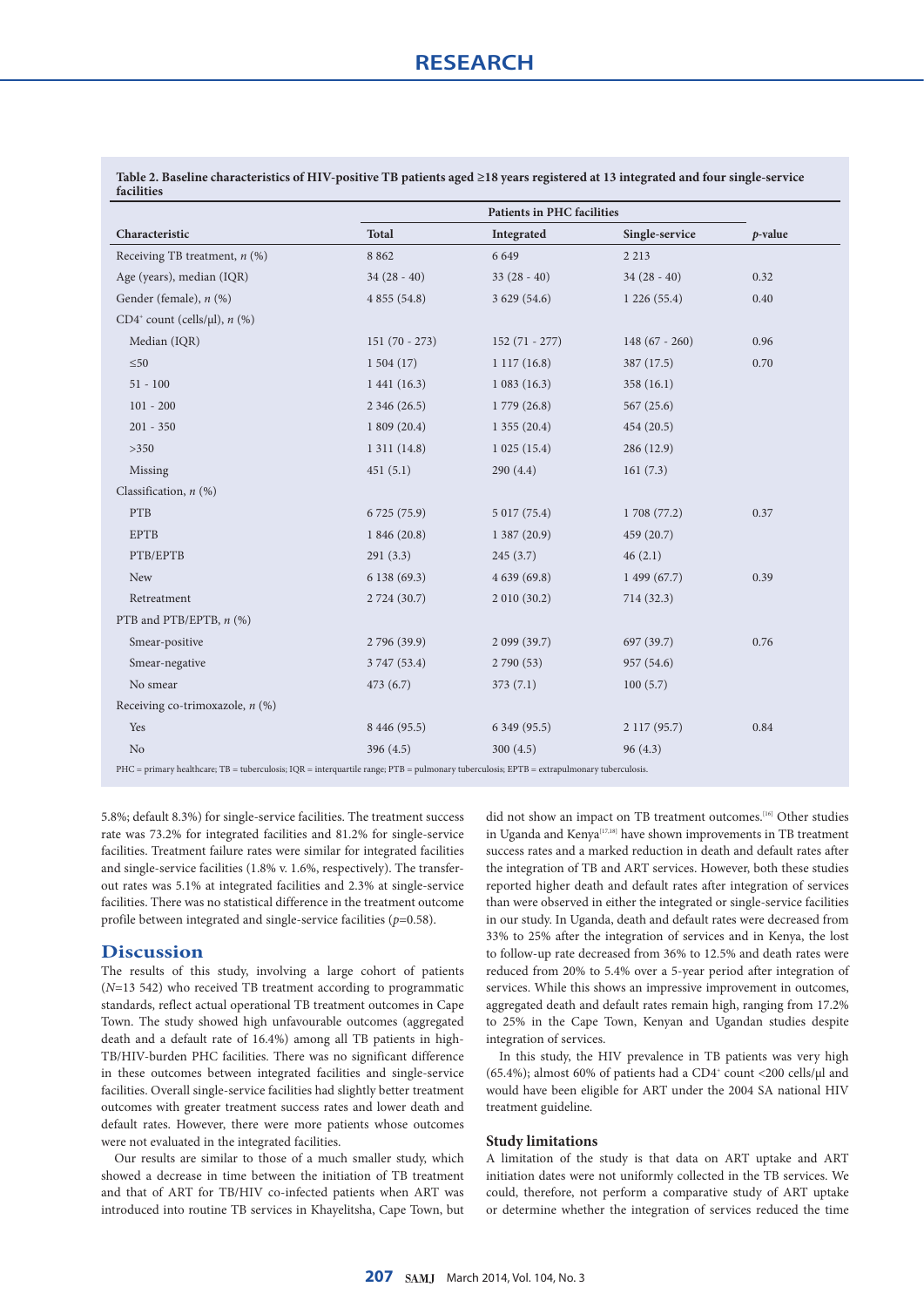

*Fig. 1. Comparison of the treatment outcome profiles of all TB patients aged ≥18 years registered at (A) 13 integrated and (B) four single-service facilities (*p*=0.56).*

between initiation of TB treatment and that of ART. Therefore this study could not determine the direct influence of ART on TB treatment outcomes.

Other studies in Cape Town have shown poor uptake of ART and long delays in time from initiation of TB treatment to that of ART in both integrated and single-service facilities. Pepper *et al*. [19] noted that 34/100 TB patients who were eligible for ART did not initiate treatment in an integrated TB and ART facility in Cape Town and reported a median time of 58 days from initiation of TB treatment to initiation of ART for co-infected patients. Nglazi *et al*. [20] reported that 19.7% of ART-eligible TB patients did not initiate ART during their TB treatment in a large facility in Cape Town that had both ART and TB services on-site and recorded a median delay of 51 days between initiation of TB treatment and that of ART.

A further limitation of our study was that many of the singleservice facilities were excluded from the analysis due to either a small annual TB caseload or low co-infection rate. The study therefore compared four single-service facilities with a combined caseload of 3 152 patients with 13 integrated facilities with a combined caseload of 10 030 patients. While this limited the power of the analysis to determine a statistically significant difference in outcomes, the trend of the analysis was for improved outcomes in the single-service facilities and not the integrated facilities.

This study could also not determine the long-term influence of integrated services on mortality, as the analysis was restricted to the period of TB treatment. It is possible that integrated services would be better able to retain HIV-positive patients in care after TB treatment and therefore ensure better long-term outcomes for co-infected patients.

## **Conclusion**

While the scale-up of ART in Cape Town has improved access to HIV treatment for TB/HIV co-infected patients, the high HIV prevalence, low median CD4<sup>+</sup> counts and high death and default rates remain



*Fig. 2. Comparison of treatment outcome profiles of HIV-positive TB patients aged ≥18 years registered at (A) 13 integrated and (B) four single-service facilities (*p*=0.58).*

serious problems within the health services. This study has shown that in itself, the provision of ART in the same facility as TB services was not associated with improved TB treatment outcomes in the routine TB services. The exact reasons why the integration of services was not associated with better programmatic outcomes are not clear and warrant further operational research to inform services on how to improve integration. It is possible that an accurate recording of ART uptake and time taken to initiate ART, as part of routine indicators, would assist in assessing whether the provision of ART in TB facilities has actually improved access to ART.

**Acknowledgements.** This research was supported by a US Agency for International Development (USAID) Cooperative Agreement (TREAT TB Agreement No. GHN-A-00-08-00004-00). The contents are the responsibility of the authors and do not necessarily reflect the views of USAID.

#### **References**

- 1. Lawn SD, Myer L, Bekker LG, Wood R. Burden of tuberculosis in an antiretroviral treatment progr in sub-Saharan Africa: Impact on treatment outcomes and implications for tuberculosis control. AIDS 2006;20(12):1605-1612. [[http://dx.doi.org/10.1097/01.aids.0000238406.93249.cd\]](http://dx.doi.org/10.1097/01.aids.0000238406.93249.cd])
- 2. Wood R, Lawn SD, Caldwell J, Kaplan R, Middelkoop K, Bekker LG, Burden of new and recurrent tuberculosis in a major South African city stratified by age and HIV-status. PLoS One 2011;6:e25098. [[http://](http://dx.doi.org/10.1371/journal.pone.0025098]) [dx.doi.org/10.1371/journal.pone.0025098\]](http://dx.doi.org/10.1371/journal.pone.0025098])
- 3. Corbett EL, Watt CJ, Walker N, et al. The growing burden of tuberculosis: Global trends and interactions with the HIV epidemic. Arch Intern Med 2003;163(9):1009-1021. [[http://dx.doi.org/10.1001/](http://dx.doi.org/10.1001/archinte.163.9.1009]) [archinte.163.9.1009\]](http://dx.doi.org/10.1001/archinte.163.9.1009])<br>4. Straetemans M, Bierrenbach AL, Nagelkerke N, Glaziou P, van der Werf MJ. The effect of tuberculos
- 4. Straetemans M, Bierrenbach AL, Nagelkerke N, Glaziou P, van der Werf MJ. The effect of tuberculosis on mortality in HIV positive people: A meta-analysis. PLoS One 2010;5:e15241. [[http://dx.doi.org/10.1371/](http://dx.doi.org/10.1371/journal.pone.0015241])<br>journal.pone.
- 5. Kaplan R, Bekker LG, Caldwell J, et al. HIV Prevalence, CD4 Count Distribution and Case Fatality for TB Patients Treated in Primary Health Care Facilities in Cape Town. Abstract #306. 2nd South African TB Conference; 1 - 4 June 2010; Durban, SA.
- 6. National Department of Health. Clinical Guidelines for the Management of HIV & AIDS in Adults and Adolescents, 2010. Pretoria: NDoH, 2010. http://www.sahivsoc.org/upload/doc Guidelines for the Management of HIV AIDS in Adults Adolescents 2010.pdf (accessed 23 January 2014).
- 7. Lawn SD, Campbell L, Kaplan R, et al. Time to initiation of antiretroviral therapy among patients with HIVassociated tuberculosis in Cape Town, South Africa. J Acquir Immune Defic Syndr 2011;57(2):136-140. [\[http://dx.doi.org/10.1097/QAI.0b013e3182199ee9\]](http://dx.doi.org/10.1097/QAI.0b013e3182199ee9])
- 8. Lawn SD, Campbell L, Kaplan R, Little F, Morrow C, Wood R. Delays in starting antiretroviral therapy in patients with HIV-associated tuberculosis accessing non-integrated clinical services in a South African township. BMC Infect Dis 2011;11:258. [\[http://dx.doi.org/10.1186/1471-2334-11-258\]](http://dx.doi.org/10.1186/1471-2334-11-258])